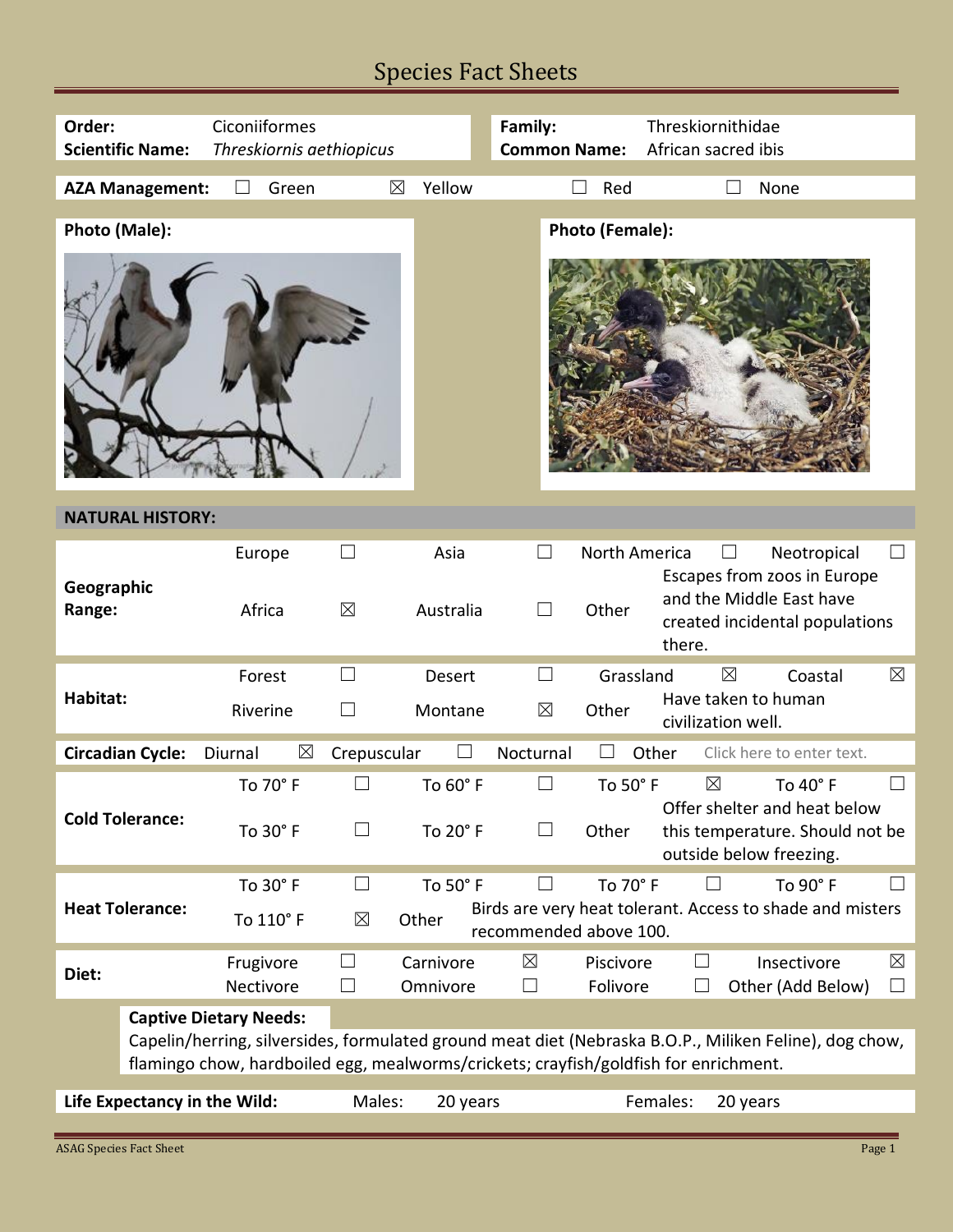## Species Fact Sheets

| <b>Life Expectancy in Captivity:</b>                                                                                                                                                                                                                                                                                                                                                                                                                                                                                                      |                                                                                                                                                                                                                                                                                                                                                                                                                                                                                                                                                                                                                                                                                     | Males:                                                                                                                                                                                                                                                                                                                                                                                                                                                                                           | 20 years  | Females:                 | 20 years       |        |  |  |
|-------------------------------------------------------------------------------------------------------------------------------------------------------------------------------------------------------------------------------------------------------------------------------------------------------------------------------------------------------------------------------------------------------------------------------------------------------------------------------------------------------------------------------------------|-------------------------------------------------------------------------------------------------------------------------------------------------------------------------------------------------------------------------------------------------------------------------------------------------------------------------------------------------------------------------------------------------------------------------------------------------------------------------------------------------------------------------------------------------------------------------------------------------------------------------------------------------------------------------------------|--------------------------------------------------------------------------------------------------------------------------------------------------------------------------------------------------------------------------------------------------------------------------------------------------------------------------------------------------------------------------------------------------------------------------------------------------------------------------------------------------|-----------|--------------------------|----------------|--------|--|--|
|                                                                                                                                                                                                                                                                                                                                                                                                                                                                                                                                           |                                                                                                                                                                                                                                                                                                                                                                                                                                                                                                                                                                                                                                                                                     |                                                                                                                                                                                                                                                                                                                                                                                                                                                                                                  |           |                          |                |        |  |  |
| <b>BREEDING INFORMATION:</b>                                                                                                                                                                                                                                                                                                                                                                                                                                                                                                              |                                                                                                                                                                                                                                                                                                                                                                                                                                                                                                                                                                                                                                                                                     |                                                                                                                                                                                                                                                                                                                                                                                                                                                                                                  |           |                          |                |        |  |  |
| <b>Age at Sexual Maturity:</b>                                                                                                                                                                                                                                                                                                                                                                                                                                                                                                            |                                                                                                                                                                                                                                                                                                                                                                                                                                                                                                                                                                                                                                                                                     | Males:                                                                                                                                                                                                                                                                                                                                                                                                                                                                                           | 18 months | Females:                 | 18 months      |        |  |  |
| <b>Courtship Displays:</b>                                                                                                                                                                                                                                                                                                                                                                                                                                                                                                                |                                                                                                                                                                                                                                                                                                                                                                                                                                                                                                                                                                                                                                                                                     | Males establish nesting territory through a series of threat displays and even<br>pursuit flights. If a female chooses a male then pair formation is cemented<br>through bowing face to face, intertwining their necks, preening and<br>vocalizations including squeaks, squeals and wheezing. Neck sacs may be<br>enlarged. Antagonistic displays involve many of the same behaviors, but can<br>be differentiated by open beaks, open wing displays, and supplanting<br>attacks. (Urban, 1974) |           |                          |                |        |  |  |
| <b>Nest Site Description:</b>                                                                                                                                                                                                                                                                                                                                                                                                                                                                                                             | Sacred ibis are communal nesters. Nests are highly variable, ranging from high trees<br>among other Ciconiiformes, to bushes, to bare rocky surfaces near islets of rivers,<br>and sometimes near human settlement. Their nests are formed out of sticks and<br>are lined with softer leaves and grasses (del Hoyo, 1992).                                                                                                                                                                                                                                                                                                                                                          |                                                                                                                                                                                                                                                                                                                                                                                                                                                                                                  |           |                          |                |        |  |  |
| 2-4 eggs each clutch. Eggs are white and oblong.<br><b>Clutch Size, Egg Description:</b>                                                                                                                                                                                                                                                                                                                                                                                                                                                  |                                                                                                                                                                                                                                                                                                                                                                                                                                                                                                                                                                                                                                                                                     |                                                                                                                                                                                                                                                                                                                                                                                                                                                                                                  |           |                          |                |        |  |  |
| <b>Incubation Period:</b>                                                                                                                                                                                                                                                                                                                                                                                                                                                                                                                 |                                                                                                                                                                                                                                                                                                                                                                                                                                                                                                                                                                                                                                                                                     | 28-29 days, synchronous                                                                                                                                                                                                                                                                                                                                                                                                                                                                          |           | <b>Fledgling Period:</b> | 14-21 days old |        |  |  |
|                                                                                                                                                                                                                                                                                                                                                                                                                                                                                                                                           | hatch                                                                                                                                                                                                                                                                                                                                                                                                                                                                                                                                                                                                                                                                               |                                                                                                                                                                                                                                                                                                                                                                                                                                                                                                  |           |                          |                |        |  |  |
| <b>Parental Care:</b>                                                                                                                                                                                                                                                                                                                                                                                                                                                                                                                     | Males and females pair-bond for the season and are not known to be promiscuous. They<br>both contribute to chick feeding and care, nest protection and nest building. Parents<br>regurgitate food to the chick multiple times in one feeding bout, the chick resting between<br>parcels of food. Chicks vocalize and beg by stretching and moving its head and neck until it<br>meets the parent's mouth. After about a week, parents don't tend to the nest as often.<br>When chicks leave the nest at about two to three weeks, they are mostly unattended except<br>for a few feedings a day. On average each pair can successfully raise one bird each clutch<br>(Urban, 1974). |                                                                                                                                                                                                                                                                                                                                                                                                                                                                                                  |           |                          |                |        |  |  |
| At hatching chicks are semi-altricial and have open eyes. They have mostly white<br><b>Chick Development:</b><br>downy feathers all over their body with black down on the head and neck. The bill<br>and legs are pinkish-white. Their beak begins to curve around 40-50 days old. As they<br>mature the black down is lost all down the neck until it is all black skin, which usually<br>happens around 1 year old. They leave the nest around 14-21 days old, but aren't<br>fully flighted until around 30-40 days old. (Urban, 1974) |                                                                                                                                                                                                                                                                                                                                                                                                                                                                                                                                                                                                                                                                                     |                                                                                                                                                                                                                                                                                                                                                                                                                                                                                                  |           |                          |                |        |  |  |
| <b>CAPTIVE HABITAT INFORMATION:</b>                                                                                                                                                                                                                                                                                                                                                                                                                                                                                                       |                                                                                                                                                                                                                                                                                                                                                                                                                                                                                                                                                                                                                                                                                     |                                                                                                                                                                                                                                                                                                                                                                                                                                                                                                  |           |                          |                |        |  |  |
| <b>Social Structure in the Wild:</b>                                                                                                                                                                                                                                                                                                                                                                                                                                                                                                      |                                                                                                                                                                                                                                                                                                                                                                                                                                                                                                                                                                                                                                                                                     | Can be found in foraging groups between 2 and 20 individuals, and<br>occasionally as many as 300 during the day. Nesting colonies can number<br>between 50 and 2000 pairs of birds (Brown, 1982).                                                                                                                                                                                                                                                                                                |           |                          |                |        |  |  |
| <b>Social Structure in Captivity:</b>                                                                                                                                                                                                                                                                                                                                                                                                                                                                                                     |                                                                                                                                                                                                                                                                                                                                                                                                                                                                                                                                                                                                                                                                                     | Similar to structure in the wild. Birds pair bond seasonally and there does<br>tend to be dominant pairs in a colony that will obtain the better nest sites<br>and will keep subordinate individuals from nesting and food.                                                                                                                                                                                                                                                                      |           |                          |                |        |  |  |
| <b>ASAG Species Fact Sheet</b>                                                                                                                                                                                                                                                                                                                                                                                                                                                                                                            |                                                                                                                                                                                                                                                                                                                                                                                                                                                                                                                                                                                                                                                                                     |                                                                                                                                                                                                                                                                                                                                                                                                                                                                                                  |           |                          |                | Page 2 |  |  |